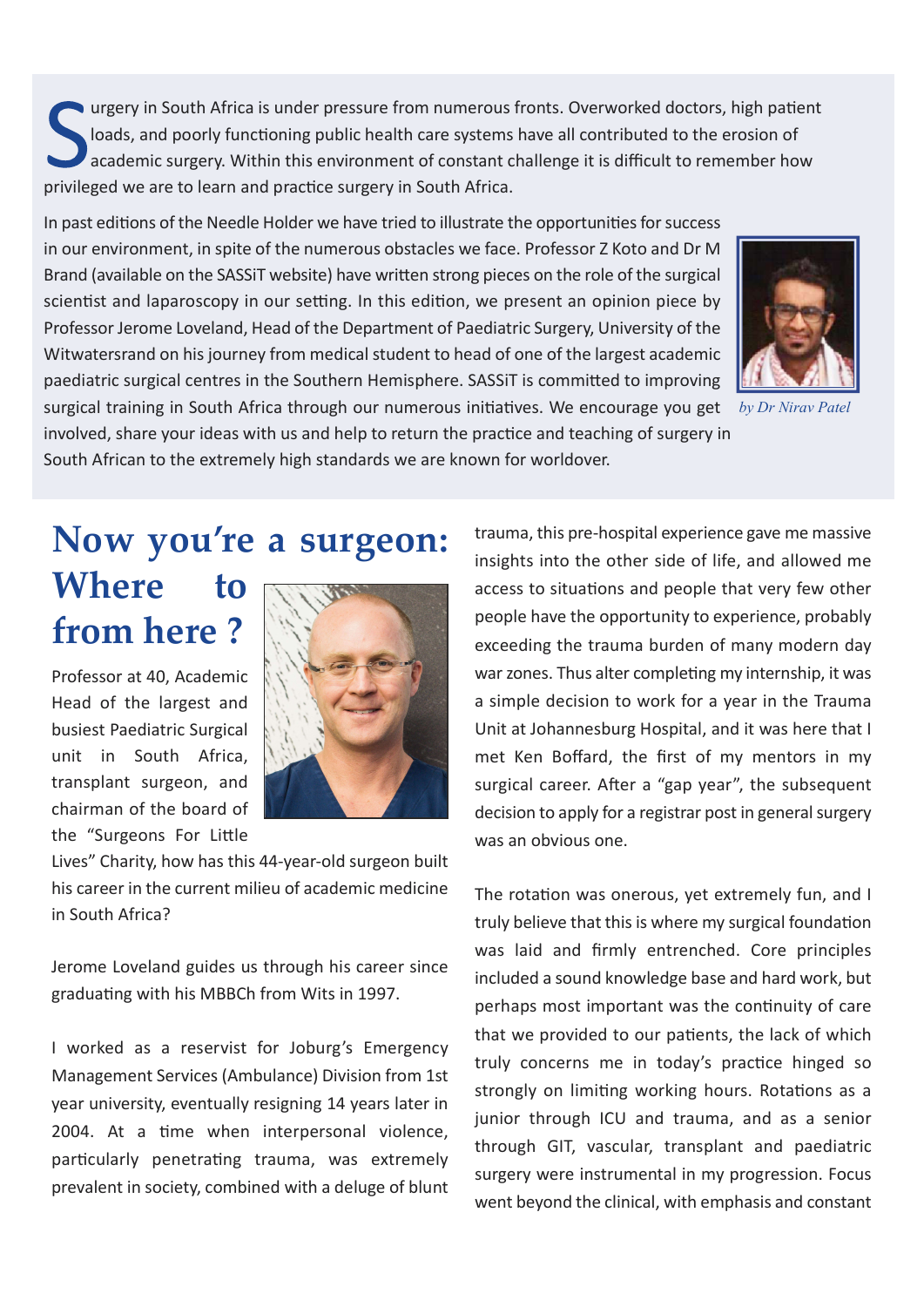encouragement in research and teaching, this from the likes of Professors Pitcher, Britz and Beale, in addition to Boffard.

At the end of general surgery, paediatric and vascular surgery held my attention, with the best of both showcased in transplantation. The dilemma was which to follow! At the time, with vascular tending towards more interventional work, compounded by the abject lack of paediatric surgeons in South Africa, I started my fellowship in Paediatric Surgery, and have never looked back. Permanently on call for 2 years, mentored by 2 great surgeons in a busy unit, with the added exposure of renal transplant and our newly formed liver transplant program, life was hectic. However the principles learned in my earlier years became indoctrinated, research was ongoing, and my daughter Laura was born. The birth of a fit, healthy, fat baby brought the stark reality of my paediatric surgical patients to bear, and certainly focused my mind on caring for these kids to the best of our ability.

However during my training a home truth was brought very strongly to reality. The most commonly referenced South African Paediatric Surgical unit was the Red Cross Children's Hospital in Cape Town.

I was dismayed! We were working in the busiest unit, with 2 (now 3…) of the most talented paediatric surgeons, yet the unit received little recognition. Clinical work was rarely converted into published data! In addition, constant fund raising events in Joburg raised millions of rands for The Children's Hospital Trust in Cape Town.

Thus it became my goal to eclipse these wrongs…..

Simultaneously our Transplant Unit expanded, providing an opportunity for a short "crash course" in liver and renal transplant in the US. This, combined with concurrent technical advances around the world, gave a colleague and I the opportunity to introduce laparoscopic donor nephrectomy as our preferred procedure for our living donors, as well as contributing to the massive growth in our unit as a whole. To date we have a thriving liver transplant program, and the operative experience gained from this highly technical procedure has contributed enormously to my growth as a paediatric surgeon. As ever, we have focused on publishing our clinical experience from our transplant experience, ensuring that we document our success and failures, and allowing comparison to the international standard.

So I think that success is sometimes defined by stepping out of one's comfort zones, embracing opportuniƟes that may not in fact exist in an established environment. A maxim that I firmly believe in is the following:

"It is one thing to succeed in an established environment; quite another to establish that environment and thereby breed success" Thus, when an opportunity presented itself to move to the Department of Paediatric Surgery at Baragwanath Hospital, I grabbed it, well aware that we faced a mammoth task in turning the department around. At that point in time our service fell well short of the unit at CMJAH, let alone my aspiration of surpassing Red Cross as SA's leading paediatric

So if I tell you that now we categorically DO run the leading unit in the country, how did we achieve our goal?

surgical unit.

Well with opportunity comes challenge. How often people tell you that it can't be done, this sentiment often from the very institutions that you are supposedly working with and for. Within 2 years of moving to Bara, the existing consultants had retired or left, leaving me and my close Italian friend and colleague, Valerio Gentilino, as the 2 consultants. A year later it was just me! However, already concentrating on the basic principles of patient care, translating our experience into basic clinical research, we slowly expanded the department, attracting young dynamic consultants from across the country, and growing our registrar pool, ensuring that we could offer them consultant posts once qualified. Having expanded from 2 to 10 registrars, we are proud of our 100% pass rate at the CMSA exit exam!